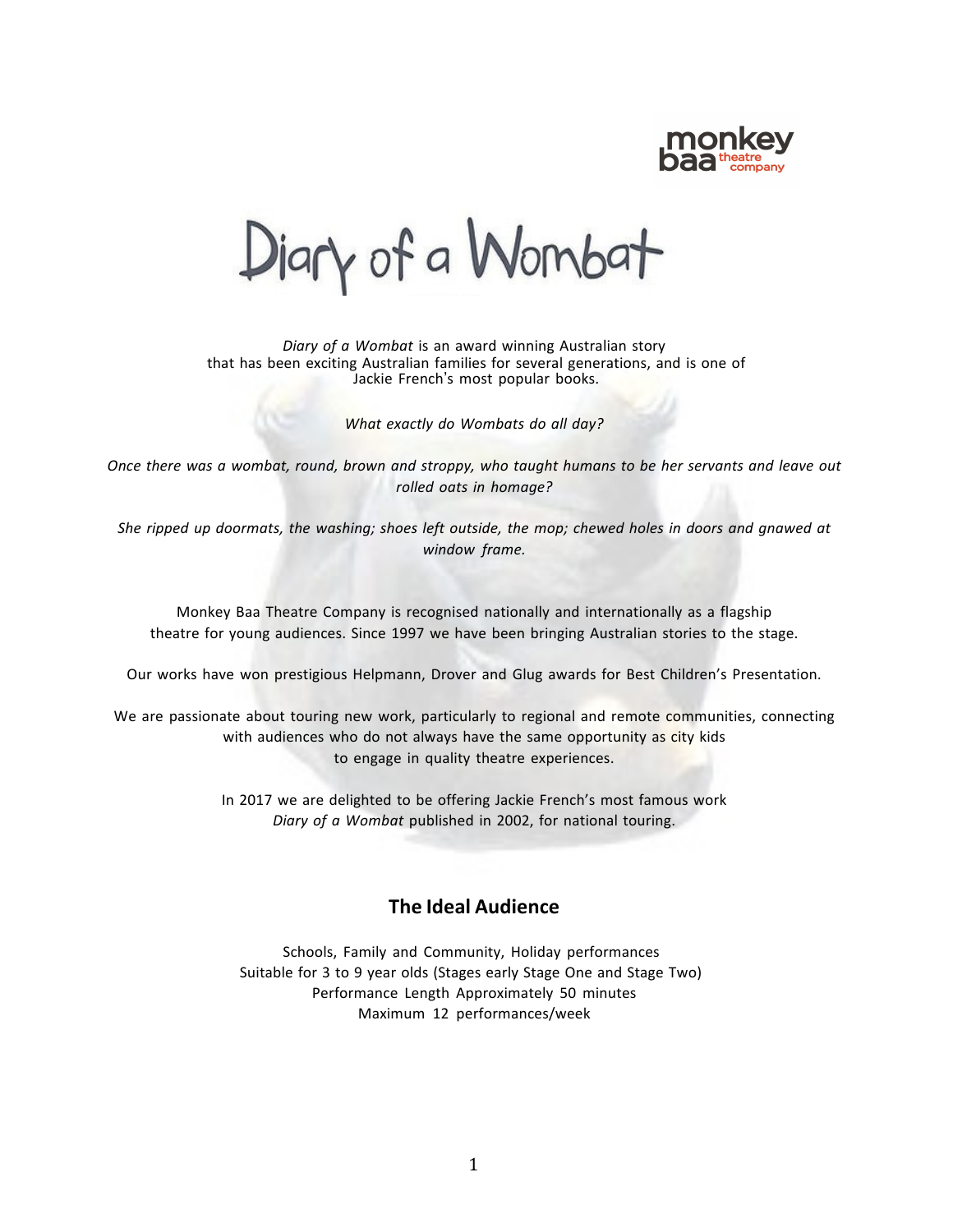# **Insight into the creation of the work from the Monkey Baa Creative team**

Diary of a Wombat takes us on a creative journey into a world of storytelling aided by the incredible art of puppetry. The team will focus on the story, its trajectory, and the incorporation of the pre picture book true history of Mothball. And then over a series of creative development opportunities involving the entire creative team, we will investigate scale, the depiction of the differing facets of one world, the Wombat's outlook, its keeper's perspective and the audience viewpoint.

In bringing the story to life, the team will incorporate Wombat's character traits, through puppetry, with the human story and how they interact with Mothball and those shifting moments of power and perspective between humans and animal.

The musical score performed on stage a cellist will enhance story as Wombat's voice, with a greater musical original score to accentuate the world around her.

This is an exquisitely sparse tale about the beauty that exists within the mundane daily day life of a wombat.

# **Jackie French on Mothball, Diary of a Wombat**

For nearly two decades Mothball the Wombat ruled our lives. So I wrote about a week in her life: the true story.

No one expected its success. I stopped counting at 32 translations. No one can count the copies sold overseas. She has been a companion to millions of young people for two generations --- Mums and Dads who grew up with the book now buy it for their kids.

No matter what I write, for the rest of my life, I will be known not for what I have achieved, but for what my wombat did. When I was recently announced as Senior Australian of the Year the Prime Minister announced 'an d this year's Senior Australian of the Year is the creator of *Diary of a Wombat*.'

She was not a friend, as other wombats have been, and never a pet. She died an old grey wombat. Her daughter and granddaughter live under our bedroom now. Both are as stroppy as their ancestor. And I still miss her, every day.

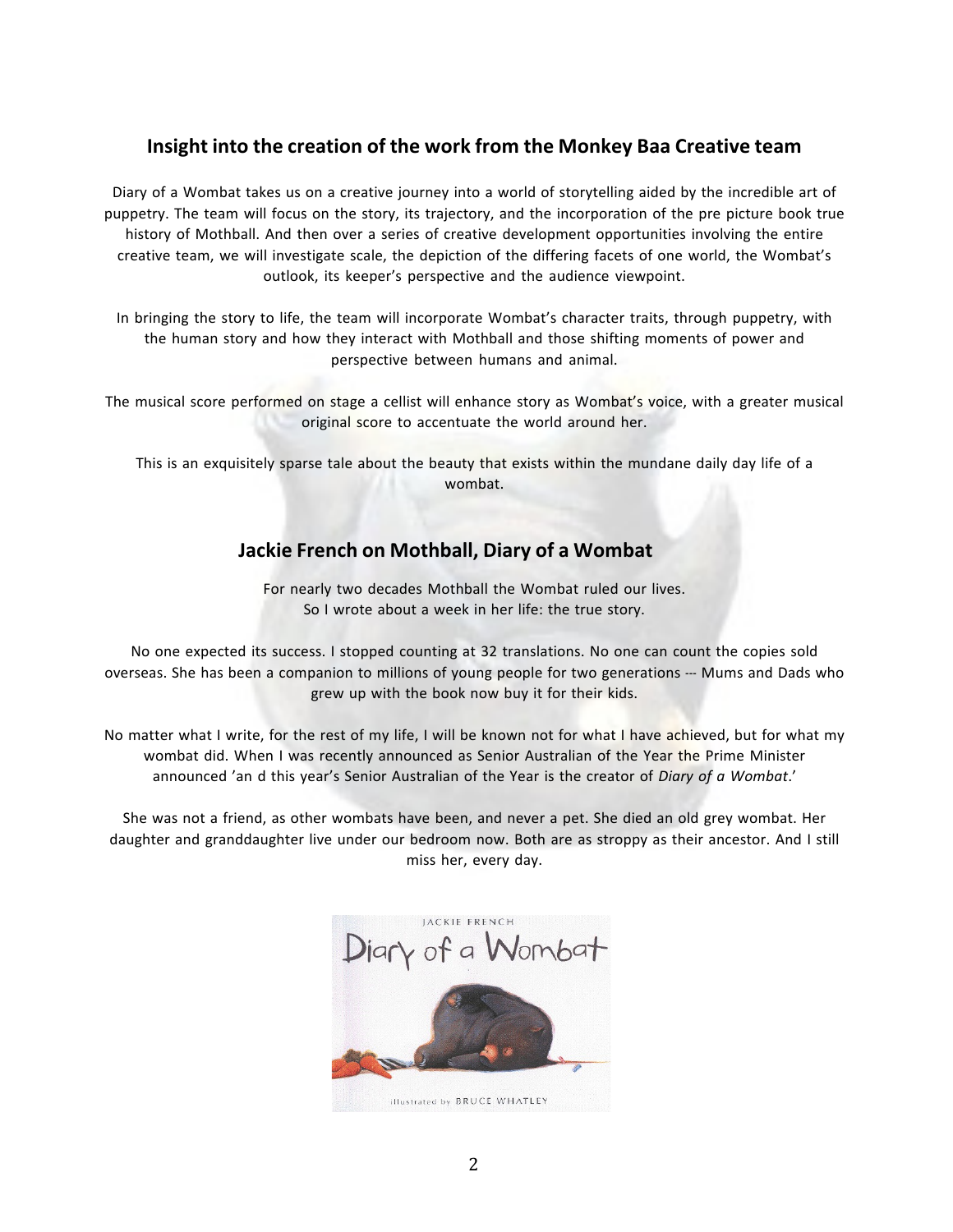# **About Jackie French**

The Australian National Children's Laureate for 2014 and 2015, Jackie is also an historian, ecologist, dyslexic, and a passionate worker for literacy, the right of all children to be able to read, and the power of



books. Jackie's writing career spans 25 years, 148 wombats, over 140 books, 36 languages, 3,721 bush rats, and over 60 awards in Australia and overseas.

Jackie is one of the few writers to win both literary and children's choice awards. *Hitler's Daughter* spent a decade on most of Australia's kid's choice award shortlists; among other awards it won the 2000 CBC Book of the Year for Younger Readers, the UK Wow! Award, a Semi Grand Prix Award in Japan and has been listed as a "blue ribbon' book in the USA. Monkey Baa's production of Jackie French's Hitler's Daughter: the play won both the Helpmann and Drover's Awards and toured the USA in 2013.

*Pete the Sheep; the musica*l, will open in March 2014. Diary of a Wombat, created with Bruce Whatley, is also one of Australia's best---loved picture books. It has been on bestseller lists across the world, with a still increasing number of awards and translations.

A joint patron of Monkey Baa with Susanne Gervay and Morris Gleitzman, she is also a director of The Wombat Foundation that raises funds for research into the preservation of the endangered northern hairy nosed wombat.

# **About the Creative Team**

#### **EVA DI CESARE – Director/Conceptual Team**



Eva graduated from VCA in 1989 & is a founding member of Monkey Baa and has co---adapted many of the company's productions including *The Bugalugs Bum Thief,* award winning plays *Hitler's Daughter Thursday's Child*, *I Am Jack, Goodbye Jamie Boyd, Emily Eyefinger, Pete the Sheep.* In 2012, Eva co---developed *Discover the Stage --- Digital Drama Workshops* for SOH. She co wrote & directed the 2013 Opera House *Babies Proms* and co adapted *Snugglepot and Cuddlepie* for CDP. She also co wrote and directed *Simon Tedeschi: Pianist and Prankster,* co wrote *A Voyage to the Deep* for the Australian National Maritime Museum & is currently adapting *The Peasant Prince* by Li Cunxin.

#### **ALICE OSBORNE – Puppet Director**



Alice is a theatre maker who works collaboratively as a puppeteer, director, performer and movement artist. She was the Resident Puppetry Director for *WAR HORSE.*  As dancer/puppeteer, Alice was a member of Compagnie Philippe Genty (Paris) for 2.5 years, touring internationally with the work *BOLILOC*. In Australia she worked extensively with My Darling Patricia. She worked as Puppetry and Movement Director on *THE SPLINTER* by Hilary Bell for STC in 2012. Other companies she has collaborated with include Erth, Urban Theatre

Projects and PACT. Alice's TV credits puppeteer include *FIVE MINUTES MORE, ME & MY MONSTERS, FARSCAPE MINI SERIES* and *THE UPSIDE DOWN SHOW*. She has a BA (Theatre/Media) from Charles Sturt University, Bathurst.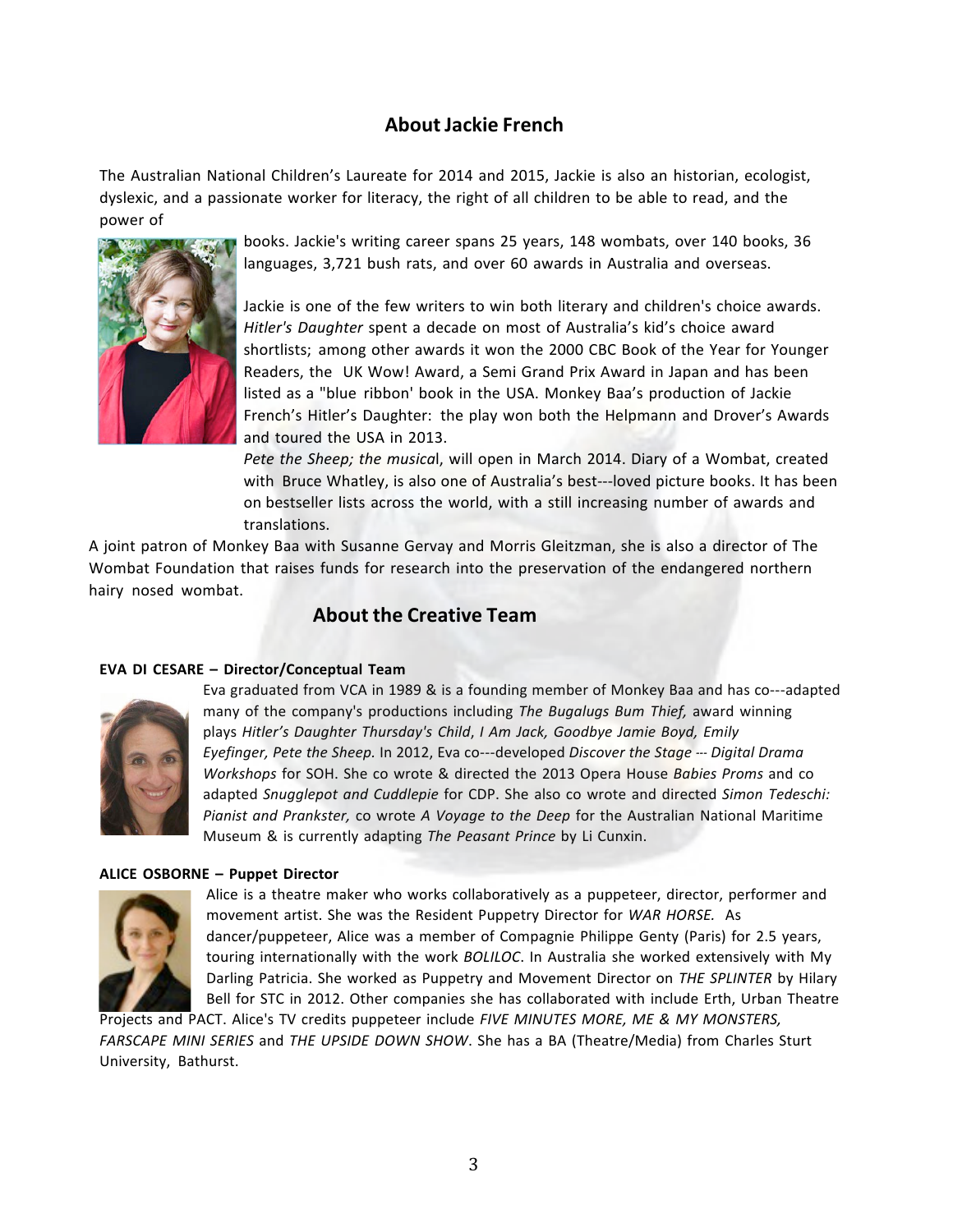#### **IMOGEN ROSS – Set and Costume Designer**

Imogen Ross is an artist, theatre designer, writer, lecturer & community arts worker. She works across a broad spectrum of contemporary performance styles, collaborating with a wide range of artists, creators, writers, musicians & performers. She trained in Production Design at WAAPA and has designed sets and costumes for over 70 theatre, musicals, dance, opera, corporate events, short films and TV in both Australia and the UK. Imogen is currently in production for *Snugglepot and Cuddlepie* FOR CDP and *Milli, Jack and the Dancing Cat, Hitler's Daughter, The Prospectors* and *Thursday's Child* for Monkey Baa.

#### **OONAGH SHERRAD – Composer**

Oonagh has been creating music and sound works for theatre, film, dance, radio and live performance for 20 years. She is a cellist, singer/songwriter, teacher, producer and writer - having written and produced numerous radio features with ABC RN and more recently a short film for PARRAMASALA. Oonagh studied Composition at Sydney University with Peter Sculthorpe, Ann Boyd and Ross Edwards and also has a BA in Theatre and Australian Aboriginal History from Macquarie University.

#### **MATT COX – Lighting Designer**

Matt's career in theatre has spanned 15 years in both Australia and the UK. Matt's credits include Bangarra; *Blak, Belong*. For the Australian Chamber Orchestra: *Reflections on Gallipoli*. for Bell: *Romeo and Juliet.*  for STC: *Ruby Moon.*  for Louise Withers & Assoc: *The Mousetrap*, and *A Murder is Announced*. for Company B: *The Seed*. for Legs on the Wall: *Symphony*. for Sport for Jove: *The Libertine* and *Othello*. for Sydney Festival: *The Famous Spiegeltent* (2015), *The Aurora Spiegeltent* (2014). for the Sydney Chamber Opera*: His Music Burns*.

#### **SANDRA ELDRIDGE – Concept**

Sandra is a WAAPA acting graduate has a Master of Arts (Practice) for directing CSU and has an extensive acting career most recently *All's Well* for Sport for Jove. She has adapted and directed for Monkey Baa; *Goodbye Jamie Boyd, I am Jack, Hitler's Daughter, Thursday's Child* and directed *The Prospectors*. For WAAPA she's directed The *Grapes of Wrath* and is about to direct *The Mill on the Floss*. At the ANMM she directed and adapted *Voyage to the Deep*. For Monkey Baa she has adapted and performed in *Worry Warts, Sprung! Emily Eyefinger* and adapted, *Milli, Jack and The Dancing Cat, FOX, Pete the Sheep* and *Snugglepot and Cuddlepie* for CDP*.* This year she has written and is performing in her first play *The Unknown Soldier*.

#### **TIM MCGARRY – Concept**

A Graduate of WAAPA and founding member of Monkey Baa, Tim's skills include writing, performing, directing, teaching and in the creation of arts education programs. Theatre credits include *It's a Dad Thing* (TML*), The Sentimental Bloke* (WATC), *Bouncers* (RTC), *The Carthaginians* (O'Punskys) *A Respectable Wedding* (Crossroads), *I Am Jack, Hitler's Daughter, The Prospectors* (Monkey Baa) *The Male Line, Time is Not Yet Ripe, Macbeth, Italian Stories,* (Theatre South*), Big River* (GFO). Film/TV credits *Lilian's Story, Goddess of 1967, A More Fortunate Life, Backberner, All Saints, Underbelly --- The Golden Mile* and *Manny*. He has co adapted many Australian novels for the stage including Worry Warts, Hitler's Daughter, Thursday's Child and Goodbye Jamie Boyd.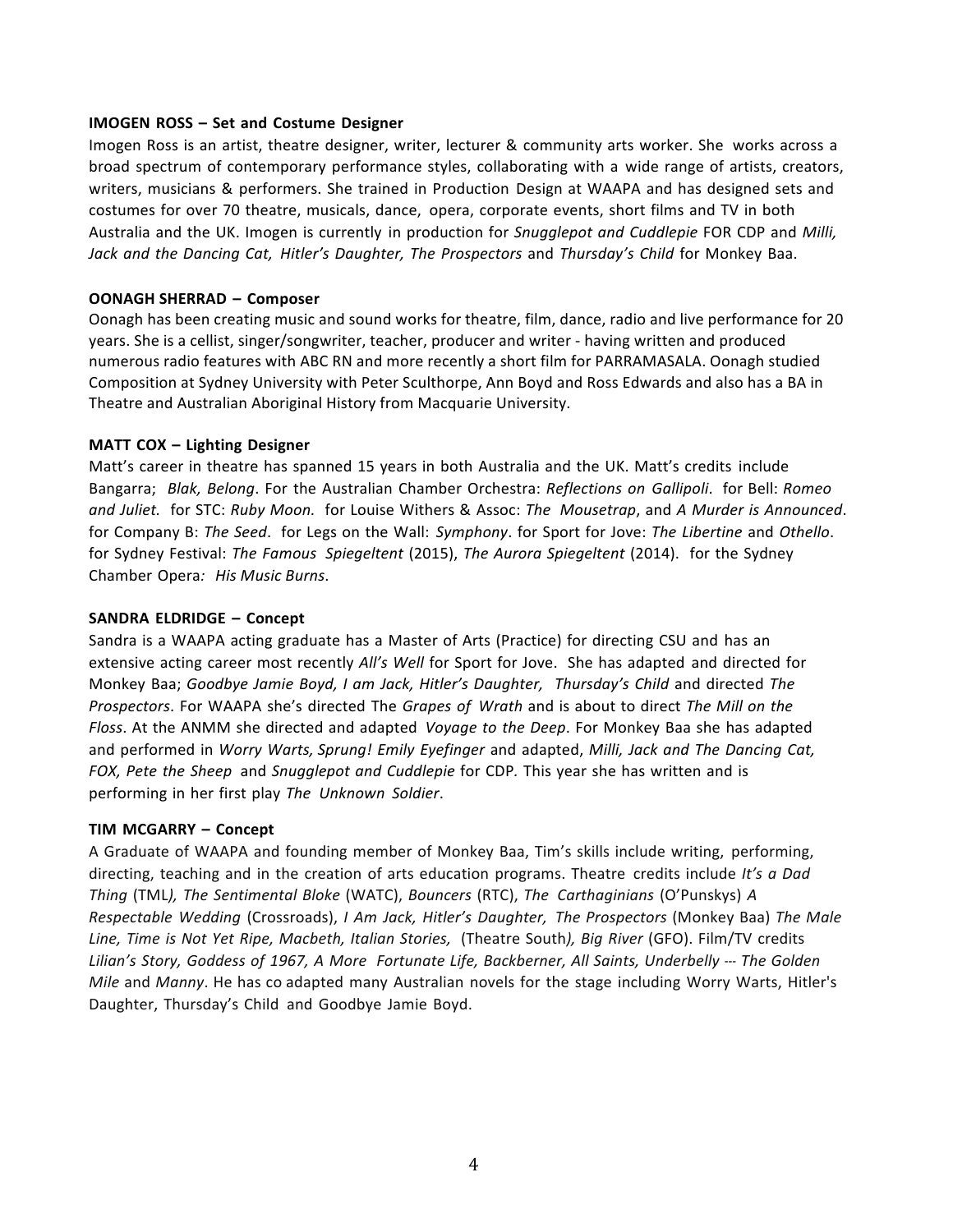# **Director's Notes** *Diary of a Wombat*

"For nearly two decades Mothball the wombat ruled our lives. So, I wrote about a week in her life; the true *story. No one expected its success. I stopped counting at 32 translations."* Jackie French

Mothball has well and truly ingrained herself into our Aussie literary folklore – the image instantly recognisable as the much-loved legendary character from Jackie French and Bruce Whatley's iconic *Diary of A Wombat*. For me Mothball is the perfect representation of all that we know of nature – its unpredictability, uncontrollable force witnessed most brutally through ravaging bushfires, tsunamis and devastating cyclones. The more the humans try to keep nature at bay, in our case a wombat, the more destructive she becomes that indomitable, unstoppable force of our natural environment.

Bored with her mundane life, Mothball sets off from her burrow each day in search of new adventures… and well, carrots. And here the worlds collide. With the current climate change debate raging, it is the very theme of nature verses humanity that drew me most to this story. Can the environment in all its many forms and the human race exist side by side harmoniously, without slowly destroying each other? Can we learn to truly live with what we can't possibly control?

In developing the work for the stage, we grappled with form, knowing our audience would be more familiar with this particular protagonist more than any other work we'd previously created. Puppetry seemed to me to offer the very best in terms of depicting a known reality on stage, and our puppet maker Bryony Anderson, has created the most exquisite interpretation of Mothball. In portraying Mothball's journey, from the moment I began to dream about the work, I kept hearing the powerful, resonant tones of a cello. I wanted Mothball to have a 'voice' and the 'cello by far has the ability to evoke the atmosphere and feelings Mothball needs to balance her journey with that of our human characters.

I read recently '*collaboration is not about gluing together existing egos. It's about the ideas that never existed until after everyone entered the room*.' To everyone who entered that room - the creative team, the students of Cringila, St Mary's and Fort Street Public Schools, thank you for your enthusiasm, your generosity, your spirit, your inner wombats and mostly, your magic.

To Jackie and Bruce, thank you once again for entrusting us to tell your beautiful story.

And thank you dear Mothball, my very first leading lady, take a bow. You've taught me more than I ever imagined.

Eva Di Cesare **Director**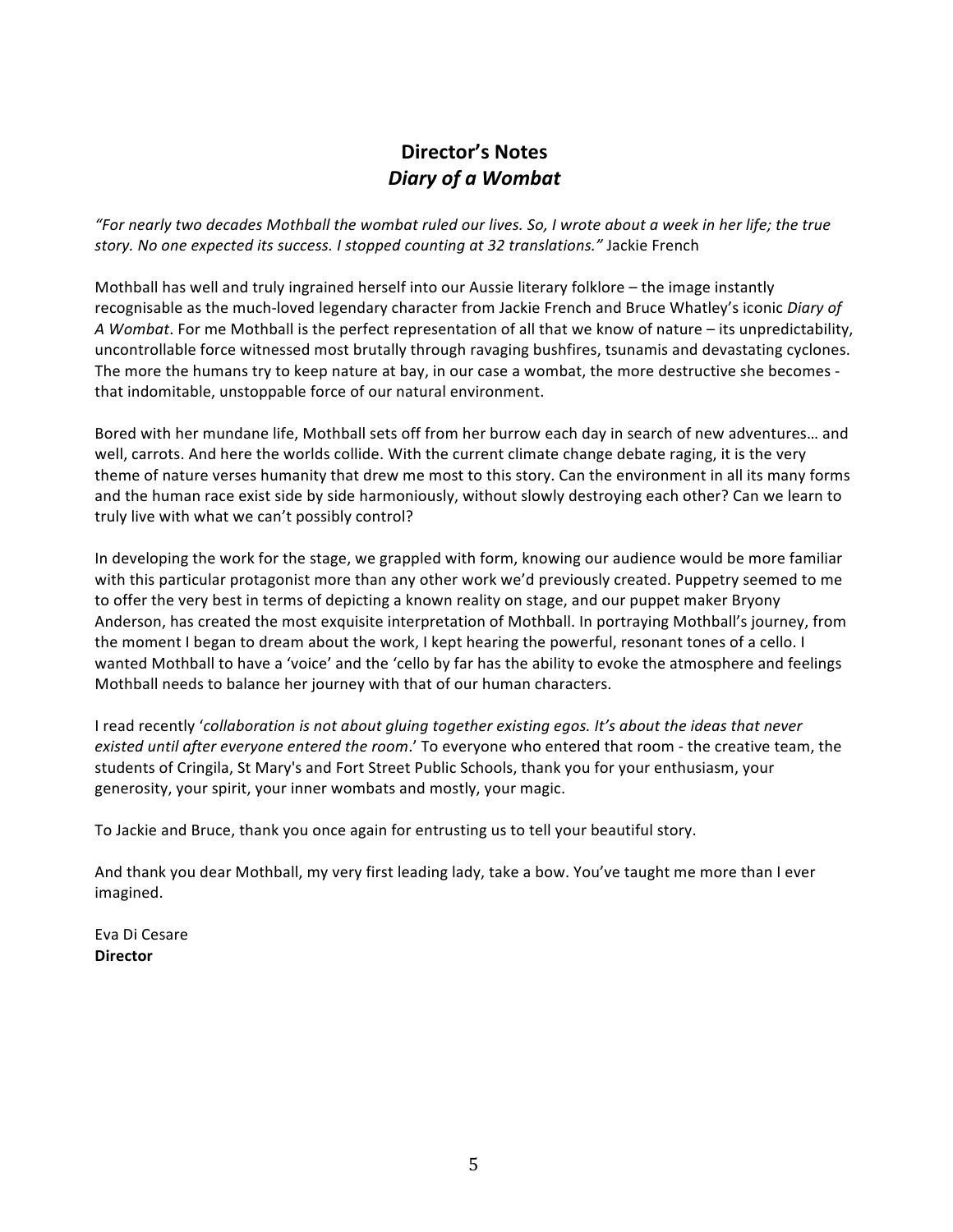## **Marketing**

This production can be marketed to young people aged 3 --- 9 and their families. It is suitable for preschool children, and Kindergarten --- Year 4.

#### **Other Marketing Issues**

This production is highly suitable for school seasons, weekend and early evening community performances and school holiday seasons.

#### **Promotional Billing Requirements**

Venue PAC presents

#### **DIARY OF A WOMBAT**

Based on the book by Jackie French and Bruce Whatley Devised by Monkey Baa Theatre Company

## **Picture Book Awards**

**2007** Winner, Kroc Award, for the 'favourite book of 2007' by the children of the Northern territory

> **2004** USA Benjamin Franklin Award USA Lemmee Award KIND Award USA

#### **2003**

Voted Favourite Picture Book of the Year in the Cuffie Awards in the USA Number two on the 'Best 20 picture books for 2003' in the USA Cool Award, for Best Picture Book, voted by the kids of the ACT Winner Young Australian Readers' Award Winner KOALA Award for Best Picture Book ABA/AA Nielsen Book of the Year Honour Book for the CBC Picture Book of the Year